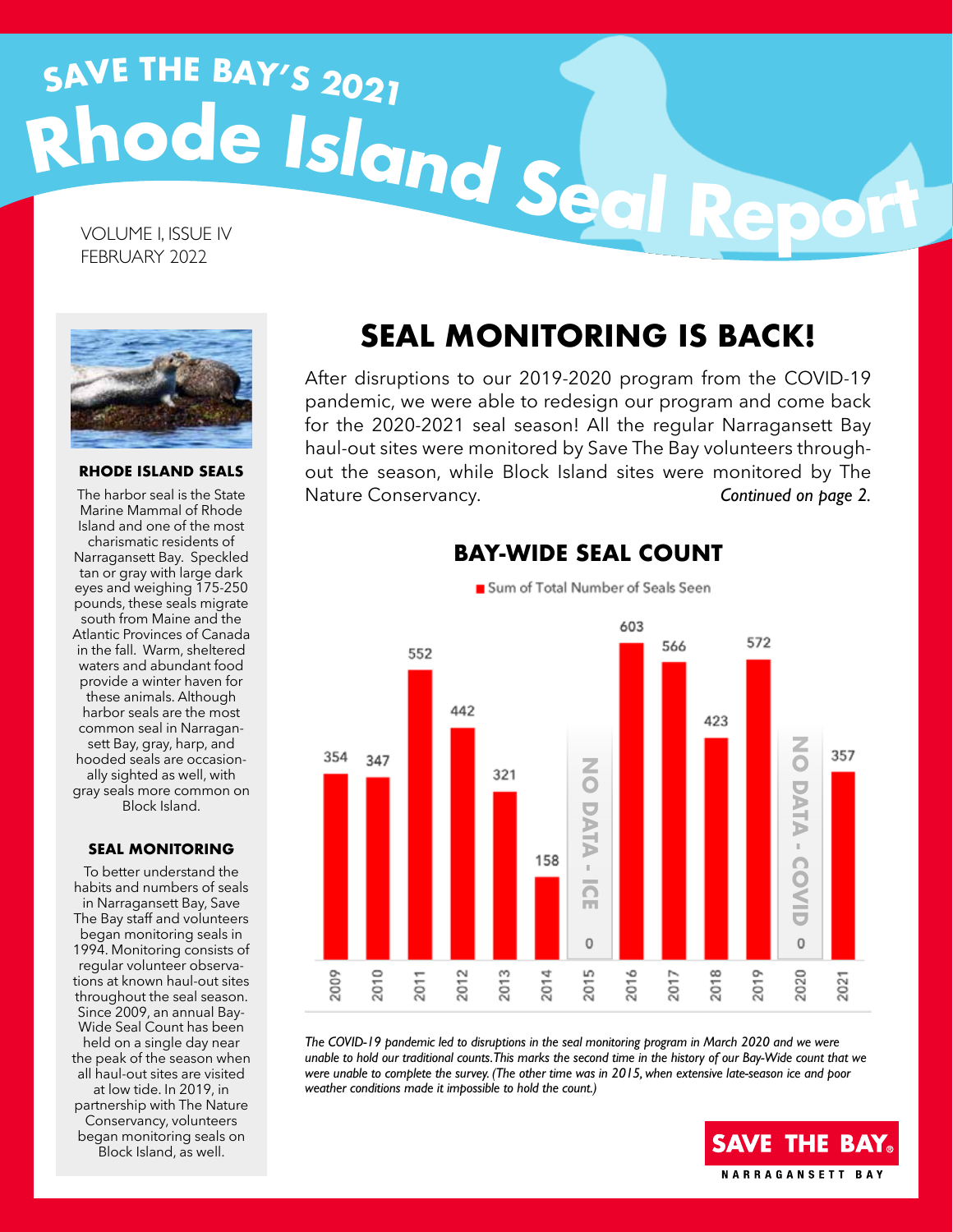ÈG.  $(\overline{1})$ 

(30)

## *Continued from page 1.*

Our Bay-Wide Seal Count was held on March 23, 2021. Weather conditions were not favorable, as thick fog did not lift as quickly as predicted, making visibility difficult. Plus, despite low winds, the seas were quite rough along the coast. Brenton Point, Newport is a boom or bust

site - we can get up to 100 seals there when the waves are calm, and zero when they are not. This year it was zero on the rocks and 4 in the water. Nonetheless, a total of 357 seals were spotted at locations around Narragansett Bay. This is only slightly below the average of 427 seals sighted annually on the Bay-Wide Count over the history of the project.



# **HAUL-OUT SITES AROUND RHODE ISLAND**

Harbor seals are seen from the mouth of the Bay at Brenton Point to as far north as Providence. Seals "haul out" on rocks for a variety of possible reasons, including regulating body temperature and rest.

Haul-out sites are variable in terms of their use by seals. Some are only occasionally visited, while others regularly have over 100 seals present at low tide. Others may be well-used, but difficult for volunteers to access.

The graphs on pages 6-8 represent haul-out sites that are regularly used by large numbers of seals and regularly monitored by volunteers. Frequent, repeated observations at these sites help illustrate the seal season in Narragansett Bay, answering the following questions:

When do they arrive and when do they leave? When is the peak of seal population in the Bay?

The data indicates that the highest numbers are usually seen in late March.



**GRAPHS ON PAGES 6-8**



#### **ABOUT CITIZEN SCIENCE DATA**



The Narragansett Bay Seal Monitoring Program is a volunteer effort to observe and better understand local seal populations. The project is designed to provide useful observations from the general public, and it is not a formal scientific study.

*For more information on Save The Bay's seal monitoring program and data, contact Save The Bay's Volunteer Manager, July Lewis, at jlewis@ savebay.org.*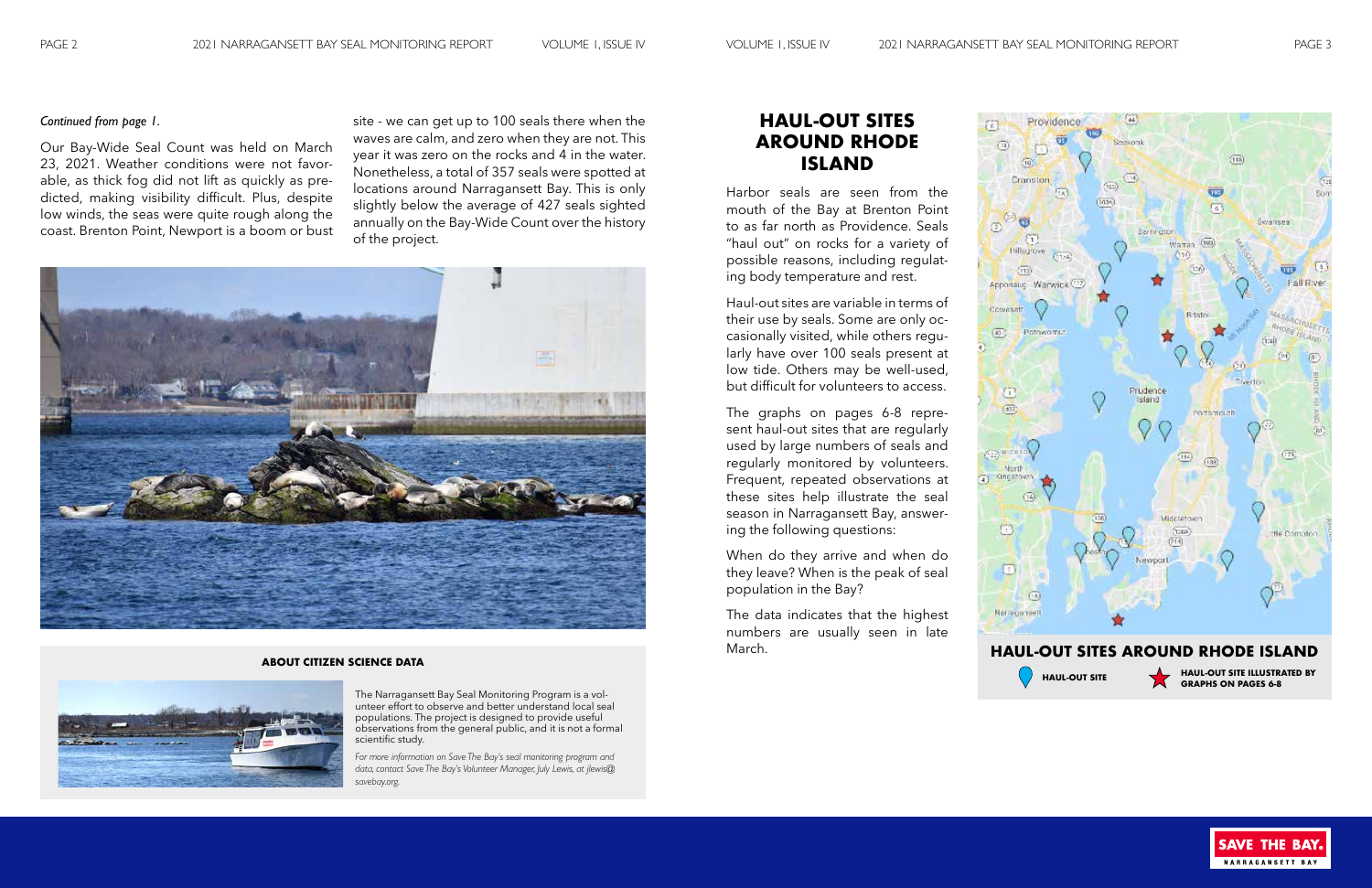March 23, 2021 | Low Tide: 10:37 a.m. | Temperature: 42-56 F | Weather: Foggy, then sunny Winds: 0-3 on the Beaufort Scale

# **BAY-WIDE SEAL COUNT RESULTS**

# **SEAL MONITORING ON BLOCK ISLAND**

In partnership with The Nature Conservancy, we are establishing a seal monitoring program on Block Island.

While the monitoring program is still in its early stages, we had great participation in 2021 as we learned more about the local seal population, haul out sites, and behavior patterns.

An Island-Wide Count was held on Tuesday, March 23, 2021 in conjunction with the Bay-Wide Count. However, rough seas discouraged the seals from hauling out, and only 14 seals were sighted (2 gray seals and 12 harbor seals).



- Far more seals were sighted on other days during the season. On February 6, 41 harbor seals were sighted, and on May 22, 36 gray seals and 14 harbor seals were sighted.
- While gray seals are an unusual sight in Narragansett Bay, they are frequently sighted on Block Island. Their differing migration patterns may indicate a need for a year-round monitoring program.
- 
- *We will continue to develop the Block Island seal monitor-*
- *ing program in 2022.*



| <b>MONITORING</b><br>SITE | <b>TOTAL # OF<br/>SEALS SEEN</b> |
|---------------------------|----------------------------------|
| Barren Ledge              |                                  |
| <b>Brenton Point</b>      | $\overline{\mathbf{4}}$          |
| Church Cove               | 32                               |
| Citing Rock               | 48                               |
| Coddington Cove           | 26                               |
| Coldspring Rock           | $\mathbf 0$                      |
| Dyer Island               | 16                               |
| Field's Point             | $\mathbf 0$                      |
| Green Point               | $\overline{\mathbf{2}}$          |
| Halfway Rock              | 4 <sub>l</sub>                   |
| Hog Island                | 13                               |
| Hope Island               | 33                               |
| Mackerel Cove             | $\mathbf 0$                      |
| Park Dock                 | $\mathbf 0$                      |
| Providence Point          | 3                                |
| Prudence Island T-Wharf   | 31                               |
| Rocky Point               | 7                                |
| Rome Point                | 69                               |
| Rumstick                  | $\mathbf 0$                      |
| Sachuest                  | 0                                |
| Sakonnet Point            | 24                               |
| Sally Rock                |                                  |
| Seapowet Rock             | ı                                |
| Spar Island               | 0                                |
| <b>Usher Cove</b>         | 5                                |
| <b>TOTAL:</b>             | 357                              |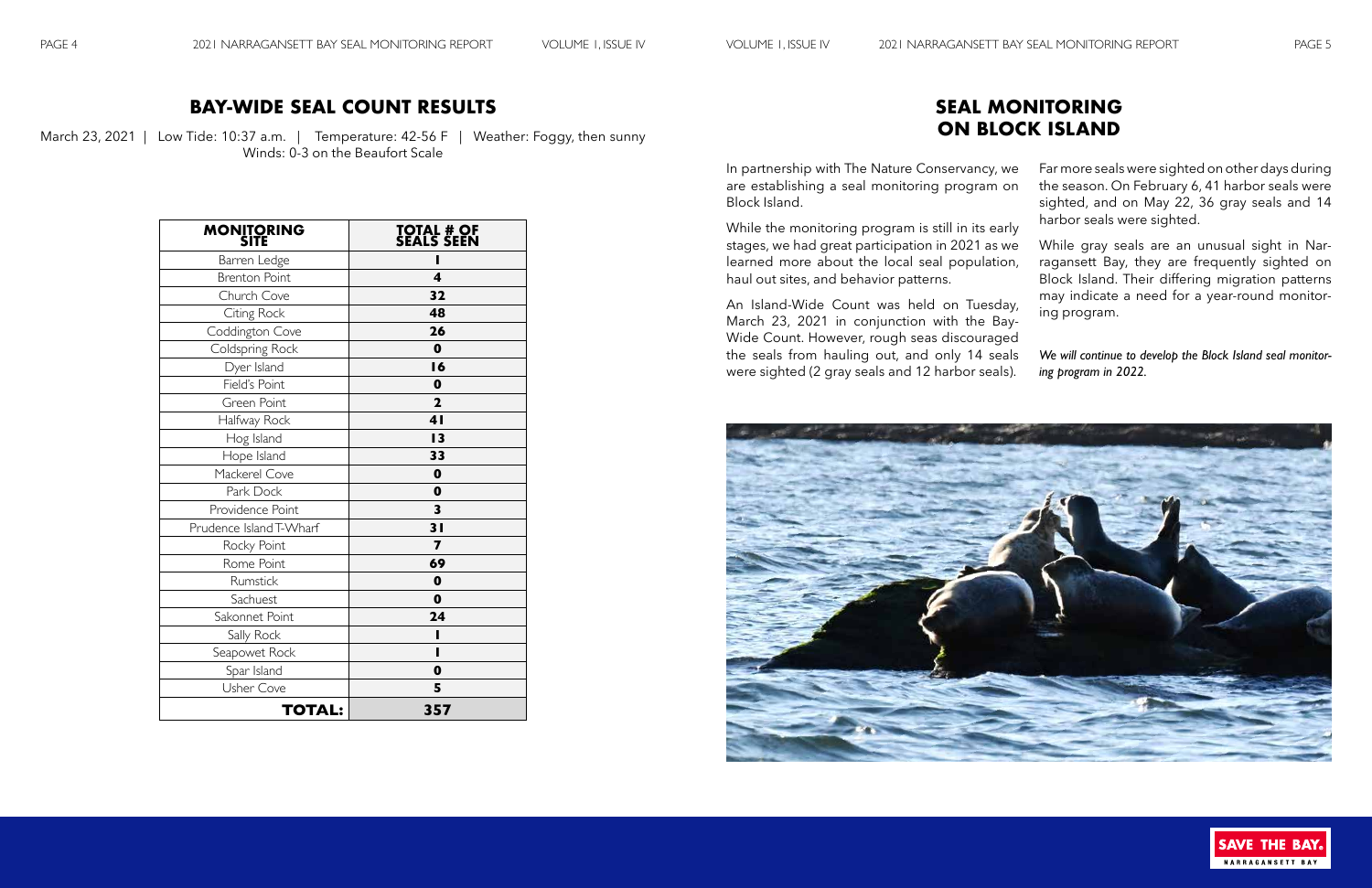# **SEASONAL SEAL MONITORING**

The following graphs illustrate the numbers of seals sighted at specific Narragansett Bay haul out sites throughout the 2020-2021 seal season. These scatter graphs make it easy to see the "shape" of the seal season, with seals beginning to arrive in the fall, peaking in March, and dropping off sharply in April.

*SEASONAL SEAL MONITORING, CONTINUED*

# **BRENTON POINT, NEWPORT**

**2020-2021 SEAL OBSERVATIONS**







**CHURCH COVE, BRISTOL**









# **ROME POINT, NORTH KINGSTOWN**

**2020-2021 SEAL OBSERVATIONS**

• Total Number of Seals Seen



# **ROCKY POINT, WARWICK 2020-2021 SEAL OBSERVATIONS**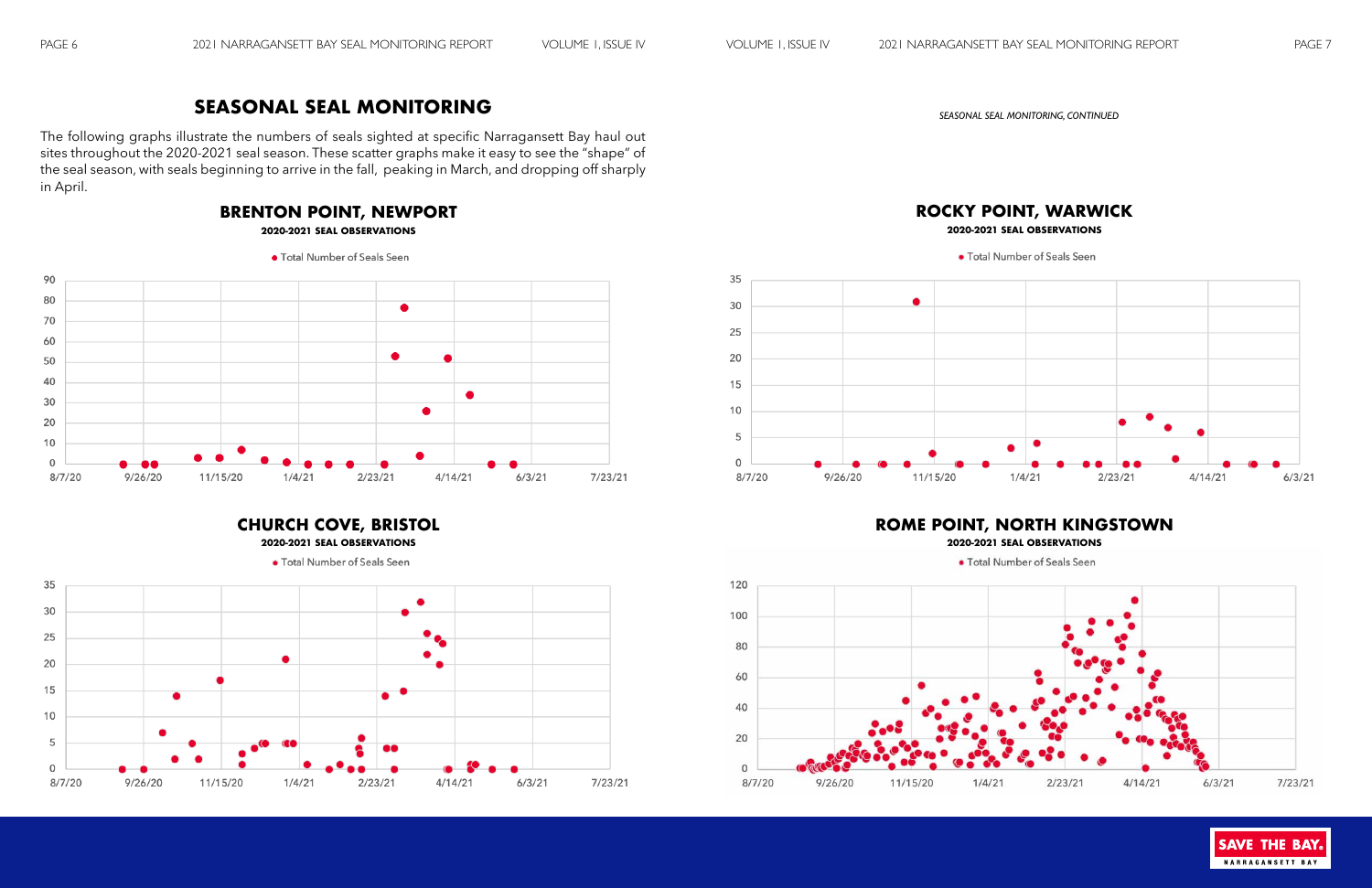*SEASONAL SEAL MONITORING, CONTINUED*





# **HISTORICAL SEAL MONITORING DATA BY LOCATION**

The following haul-out sites have had detailed, consistent monitoring for many years. In the following graphs, the red bars indicate the highest number of seals seen at each haulout site for each year. In addition, the month and day that the maximum number was sighted is indicated by the green line.

Since each seal season straddles two years (September-May) seal seasons are represented on the X-axis by the year in which they end. Therefore, 2018 refers to the 2017-2018 season.

Note that the secondary Y-axis Looking at long term trends displays the months of the seal may help us be alert to changpeaks represent a late maxi-on seal migration. mum.

season: September through es such as impacts from nearby May. Dips in the green line rep-development at a particular site, resent an early maximum, and or the effects of climate change

> **SAVE THE BAY** NARRAGANSETT BAY



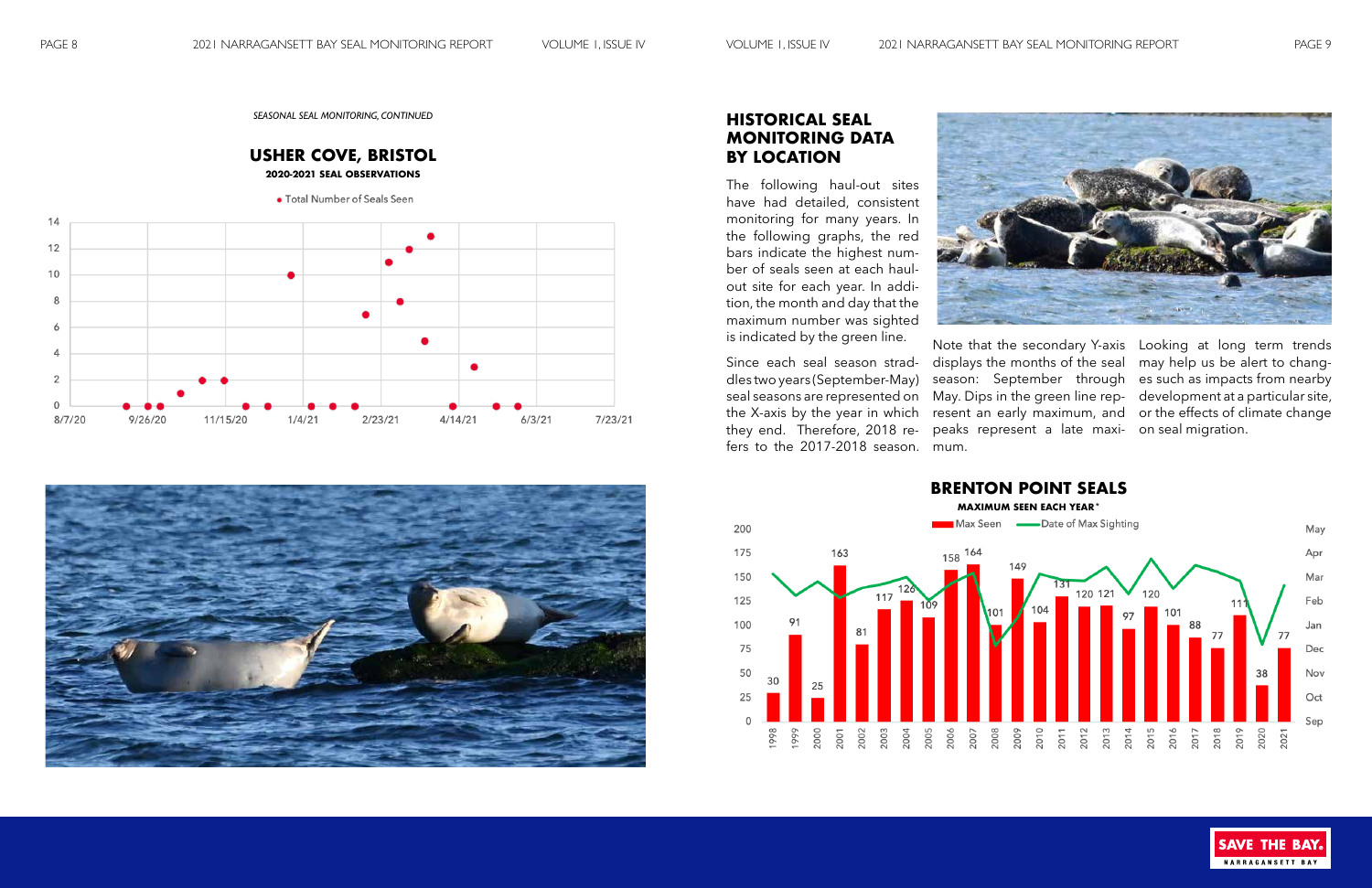# **THE SEALS OF NARRAGANSETT BAY Seals of Narragansett Bay THE SEALS OF NARR SEALS OF NARRAGE OF NARRAGE OF STATE**

#### *HISTORICAL SEAL MONITORING BY LOCATION, CONTINUED*

**ROME POINT SEALS**



#### **HARBOR SEAL DESCRIPTION:** Tan to date the data spotting on the data spotting on the data spotting on the data spotting on the data spotting on the data spotting on the data spotting on the data spotting on the data spotting on the sp

**HARBOR SEAL**<br><u>Size:</u> Males: 5-6 feet, 250 lbs. Females: 4.5-5.5 feet, 175 lbs. <u>Size:</u> Males: 5-6 feet, 250 lbs. Females: 4.5-5.5 feet, 175 lbs.

<u>Description:</u> Tan to dark gray with fine dark spotting on the **<u>Description:</u>** Tan to dark gray with fine dark spotting on the<br>back. As seals dry, their coat changes color. Harbor seals have<br>small heads and large eves. From a profile view they have a back. As seals dry, their coat changes color. Harbor seals have<br>small heads and large eyes. From a profile view they have a<br>short muzzle and a concave forehead, much like a dog's head. shining teads and large eyes. From a prollie view are y have a<br>short muzzle and a concave forehead, much like a dog's head.<br>They are the most common marine mammal in New England. They are the most common marine mammal in New England.<br>**They are the most common marine mammal** in New England.

### **GRAY SEAL**  $\begin{array}{c}\n\text{CDAV} \\
\text{CDAV} \\
\text{CFAI}\n\end{array}$ **Size:** Males up to 800 **GRAY SEAL**<br> **Description:** Very large seal; long and broad snowt resemble snowth resemble snowth resemble snowth resemble snowth

**SRAY SEAL**<br>Size: Males up to 8 feet and 800 lbs; females up to 7 feet and **400** lbs. **<u>Size:</u>** Males up to 8 feet and 800 lbs; females up to 7 feet and<br>400 lbs  $\mathbf{e}_{\mathbf{z}}$  iviales up to 8 feet and 800 ibs; females up to 7 feet and  $\mathbf{u}$ 

400 ibs.<br>**Description:** Very large seal; long and broad snout resembles<br>a horse head. Juveniles can be confused with harbor seals.<br>Their coat is brown, gray or black with spots and blotches on **Description:** Very large seal; long and broad snout resembles<br>a horse head. Juveniles can be confused with harbor seals. Their coat is brown, gray or black with spots and blotches on the neck and sides. Males are darker than females. They live in<br>colonies on sandy island beaches, and are occasionally seen colonies on sandy island beaches, and are occasionally seen colonies on sandy island beaches, and are occasionally seen<br>on Rhode Island's south shore. the neck and sides. Males are darker than females. They live in<br>colonies on sandy island beaches, and are occasionally seen<br>on Rhode Island's south shore.

## **HARP SEAL** blotter on the network and side of the new side sides. Males are data side than  $\mathbf{H}$

**HARP SEAL**<br>Size: At weaning, 65 to 80 lbs. Adults 5-6 feet, 250-400 lbs.

Size: At weaning, 65 to 80 lbs. Adults 5-6 feet, 250-400 lbs.<br>Description: White pups born on pack ice in the Canadian<br>he best control and the same with deviation of the control of the control of the control of the control **Description:** White pups born on pack ice in the Canadian<br>sub-Arctic. Juveniles are gray to dark tan with dark spots. In  $\frac{300 \text{ F}}{100 \text{ F}}$  and  $\frac{300 \text{ F}}{100 \text{ F}}$  and  $\frac{300 \text{ F}}{100 \text{ F}}$  and  $\frac{300 \text{ F}}{100 \text{ F}}$  and  $\frac{300 \text{ F}}{100 \text{ F}}$  and  $\frac{300 \text{ F}}{100 \text{ F}}$  and  $\frac{300 \text{ F}}{100 \text{ F}}$  and  $\frac{300 \text{ F}}{100 \text{ F}}$  and  $\frac{3$ harp-shaped design. Some harp seals retain their spotted pelnarp-shaped design. Some harp seals retain their spotted pei-<br>age ("spotted harps"). Of the seals that retain their spots, some age ("spotted harps"). Of the seals that retain their spots, some<br>have dark gray streaks, creating a completely gray pelage<br>("sooty barns"). Some adults and inveniles may wander south have dark gray streaks, creating a completely gray pelage<br>("sooty harps"). Some adults and juveniles may wander south<br>of their range into New England during winter ("sooty harps"). Some adults and juveniles may wander south<br>of their range into New England during winter. In older harp seals the black spots converge on the back **Sub-Arctic.** Juveniles are gray to dark tan with dark spots. In or their range into New England during winter.

#### $H$ OODED SEAL pletely gray pelage ("sooty harps"). Some adults and juve-**HUUDED SEAL**

**HOODED SEAL**<br>**Size:** At weaning, 110 lbs. Adult males up to 9 feet and 900 lbs; females smaller. <u>Size:</u> At weaning, 110 lbs. Adult males up to 9 feet and 900 lbs;<br>females smaller.

females smaller.<br><mark>Description:</mark> Juveniles are called "blue-backs" due to the steel-<br>blue color of the top balf of their back: no spots. Adult seals blue color of the top half of their back; no spots. Adult seals blue-color of the top half of their back; ho spots. Adult seals<br>have blue-gray pelage with black spots over the body. The front have blue-gray pelage with black spots over the body. The front<br>of the face is black. Their limbs are rather small in proportion of the face is black. Their limbs are rather small in proportion<br>to their body. Hooded seals get their name from the inflatable Frood" on the top of the heads of adult malle non the imidiable<br>"blood" on the top of the heads of adult males. When the hood is<br>black spots and the black spots with black spots and the black spots and the black spots and nood on the top of the neads of adult males. When the hood is<br>deflated, it hangs down over the upper lip. Males inflate this red, deflated, it hangs down over the upper lip. Males inflate this red,<br>balloon like nasal septum until it protrudes out of one nostril. defiated, it hangs down over the upper lip. Males inflate this red,<br>balloon-like nasal septum until it protrudes out of one nostril.<br>Juveniles may wander south of their range into New England<br>after weaning after weaning. <u>Description:</u> Juveniles are called "blue-backs" due to the steel-<br>blue color of the top half of their back; no spots. Adult seals<br>have blue-gray pelage with black spots over the body. The front dier wedning. The face is black of the face is black. The face is black of the face is black. The face is black. The face is black of the face is black. The face is black of the face is the face in the face in the face is  $\epsilon$  their weaping.

steel

spots. Adult seals have blue